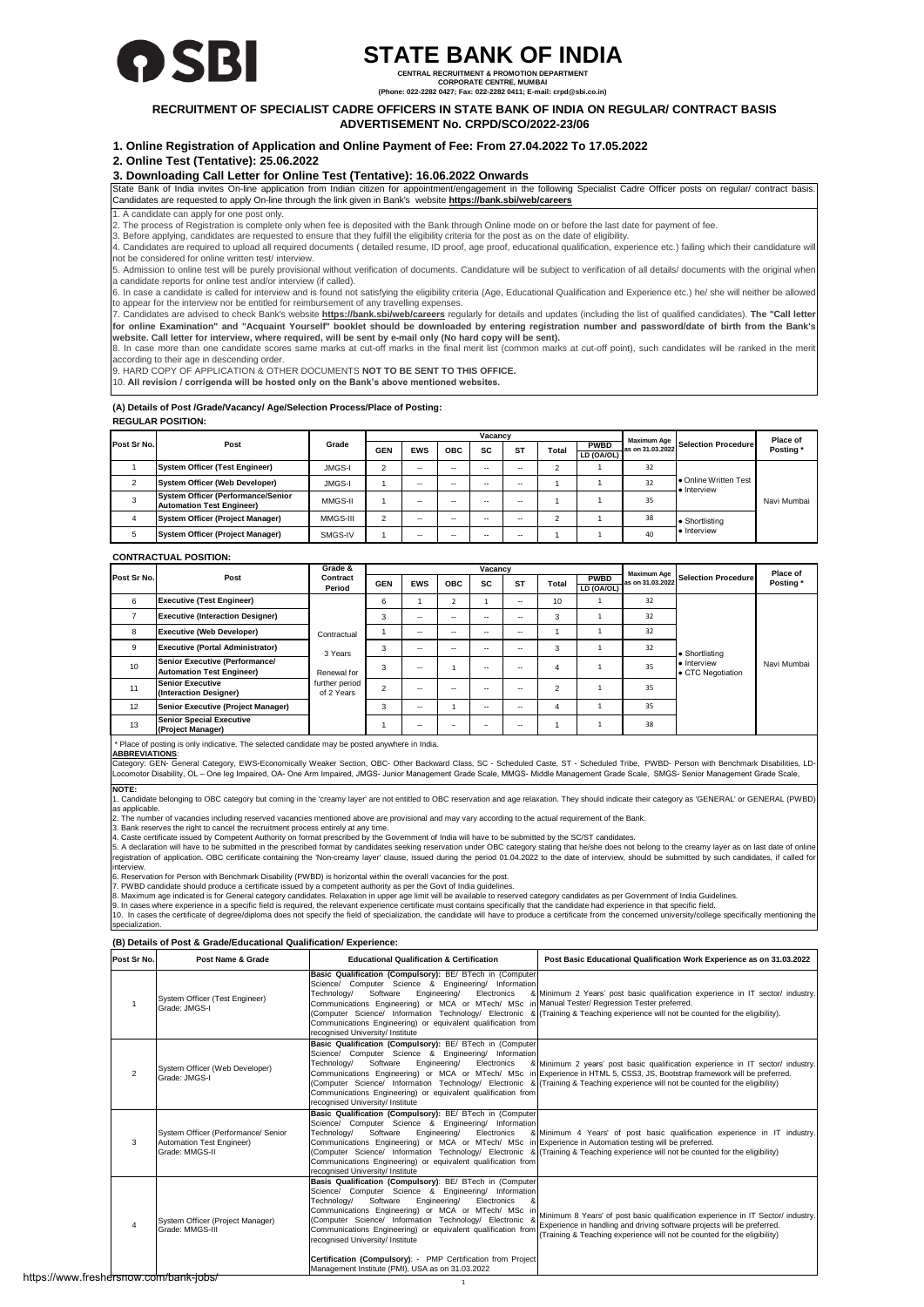| 5              | System Officer (Project Manager)<br>Grade: SMGS-IV                                | Basic Qualification (Compulsory): BE/ BTech in (Computer<br>Science/ Computer Science & Engineering/ Information<br>Technology/<br>Software<br>Engineering/<br>Electronics<br>Communications Engineering) or MCA or MTech/ MSc in<br>(Computer Science/ Information Technology/ Electronic &<br>Communications Engineering) or equivalent qualification from<br>recognised University/ Institute.                                                                                                                                                                                                                                                                                                                                                                                                                                                                                                                                                                                                                                                                                                                                                                                                                                                                                                                                                                                                                                                                                                                                                                                                                                                                                                                                                                                                                                                           | Minimum 10 years' post basic qualification experience in IT Industry/ Business<br>of which 5 years' experience in Testing will be preferred.<br>(Training & Teaching experience will not be counted for the eligibility)                                                                                                                                                                                       |  |  |  |
|----------------|-----------------------------------------------------------------------------------|-------------------------------------------------------------------------------------------------------------------------------------------------------------------------------------------------------------------------------------------------------------------------------------------------------------------------------------------------------------------------------------------------------------------------------------------------------------------------------------------------------------------------------------------------------------------------------------------------------------------------------------------------------------------------------------------------------------------------------------------------------------------------------------------------------------------------------------------------------------------------------------------------------------------------------------------------------------------------------------------------------------------------------------------------------------------------------------------------------------------------------------------------------------------------------------------------------------------------------------------------------------------------------------------------------------------------------------------------------------------------------------------------------------------------------------------------------------------------------------------------------------------------------------------------------------------------------------------------------------------------------------------------------------------------------------------------------------------------------------------------------------------------------------------------------------------------------------------------------------|----------------------------------------------------------------------------------------------------------------------------------------------------------------------------------------------------------------------------------------------------------------------------------------------------------------------------------------------------------------------------------------------------------------|--|--|--|
| 6              | Executive (Test Engineer)<br>Grade: Contractual                                   | Certification (Compulsory): - PMP Certification from Project<br>Management Institute (PMI), USA as on 31.03.2022<br>Basic Qualification (Compulsory): BE/ BTech in (Computer<br>Science/ Computer Science & Engineering/ Information<br>Electronics<br>Technology/<br>Software<br>Engineering/<br>Communications Engineering) or MCA or MTech/ MSc in Manual Tester/ Regression Tester preferred.<br>Communications Engineering) or equivalent qualification from<br>recognised University/ Institute.                                                                                                                                                                                                                                                                                                                                                                                                                                                                                                                                                                                                                                                                                                                                                                                                                                                                                                                                                                                                                                                                                                                                                                                                                                                                                                                                                      | & Minimum 2 Years' post basic qualification experience in IT sector/ industry.<br>(Computer Science/ Information Technology/ Electronic & (Training & Teaching experience will not be counted for the eligibility)                                                                                                                                                                                             |  |  |  |
| $\overline{7}$ | Executive (Interaction Designer)<br>Grade: Contractual                            | Basic Qualification (Compulsory): BE/ BTech in (Computer<br>Science/ Computer Science & Engineering/ Information<br>Technology/<br>Software<br>Engineering/<br>Electronics<br>&<br>Communications Engineering) or MCA or MTech/ MSc in<br>(Computer Science/ Information Technology/ Electronic<br>&<br>Communications Engineering) or equivalent qualification from<br>recognised University/ Institute                                                                                                                                                                                                                                                                                                                                                                                                                                                                                                                                                                                                                                                                                                                                                                                                                                                                                                                                                                                                                                                                                                                                                                                                                                                                                                                                                                                                                                                    | Minimum 2 years' post basic qualification experience in IT industry/ business.<br>Experience in tools like Adobe XD/sketch/Figma, Balsamiq etc. will be<br>preferred.<br>Training & Teaching experience will not be counted for the eligibility)                                                                                                                                                               |  |  |  |
| 8              | Executive (Web Developer)<br>Grade: Contractual                                   | Basic Qualification (Compulsory): BE/ BTech in (Computer<br>Science/ Computer Science & Engineering/ Information<br>Technology/<br>Software<br>Engineering/<br>Electronics<br>Communications Engineering) or equivalent qualification from<br>recognised University/ Institute                                                                                                                                                                                                                                                                                                                                                                                                                                                                                                                                                                                                                                                                                                                                                                                                                                                                                                                                                                                                                                                                                                                                                                                                                                                                                                                                                                                                                                                                                                                                                                              | & Minimum 2 years' post basic qualification experience in IT sector/ industry.<br>Communications Engineering) or MCA or MTech/ MSc in Experience in HTML 5, CSS3, JS, Bootstrap framework will be preferred.<br>(Computer Science/ Information Technology/ Electronic & Training & Teaching experience will not be counted for the eligibility)                                                                |  |  |  |
| 9              | Executive (Portal Administrator)<br>Grade: Contractual                            | Basic Qualification (Compulsory): BE/ BTech in (Computer<br>Science/ Computer Science & Engineering/ Information<br>Engineering/<br>Technology/<br>Software<br>Electronics<br>Communications Engineering) or MCA or MTech/ MSc in<br>(Computer Science/ Information Technology/ Electronic &<br>Communications Engineering) or equivalent qualification from<br>recognised University/ Institute                                                                                                                                                                                                                                                                                                                                                                                                                                                                                                                                                                                                                                                                                                                                                                                                                                                                                                                                                                                                                                                                                                                                                                                                                                                                                                                                                                                                                                                            | Minimum 2 years' post basic qualification experience in IT sector/ industry.<br>Experience in handling web portal and providing Level-1 production support and<br>knowledge in preparing various reports will be preferred.<br>(Training & Teaching experience will not be counted for the eligibility)                                                                                                        |  |  |  |
| 10             | Senior Executive (Performance/<br>Automation Test Engineer)<br>Grade: Contractual | Basic Qualification (Compulsory): BE/ BTech in (Computer<br>Science/ Computer Science & Engineering/ Information<br>Electronics<br>Technology/<br>Software<br>Engineering/<br>Communications Engineering) or MCA or MTech/ MSc in Experience in Automation testing will be preferred.<br>Communications Engineering) or equivalent qualification from<br>recognised University/ Institute                                                                                                                                                                                                                                                                                                                                                                                                                                                                                                                                                                                                                                                                                                                                                                                                                                                                                                                                                                                                                                                                                                                                                                                                                                                                                                                                                                                                                                                                   | & Minimum 4 Years' of post basic qualification experience in IT industry.<br>(Computer Science/ Information Technology/ Electronic & (Training & Teaching experience will not be counted for the eligibility)                                                                                                                                                                                                  |  |  |  |
| 11             | Senior Executive (Interaction Designer)<br>Grade: Contractual                     | Basic Qualification (Compulsory): BE/ BTech in (Computer<br>Science/ Computer Science & Engineering/ Information<br>Technology/<br>Software<br>Engineering/<br>Electronics<br>Communications Engineering) or MCA or MTech/ MSc in<br>(Computer Science/ Information Technology/ Electronic &<br>Communications Engineering) or equivalent qualification from<br>recognised University/ Institute                                                                                                                                                                                                                                                                                                                                                                                                                                                                                                                                                                                                                                                                                                                                                                                                                                                                                                                                                                                                                                                                                                                                                                                                                                                                                                                                                                                                                                                            | Minimum 4 Years' of post basic qualification experience in IT sector/ industry.<br>Experience in UX design & development/ Experience in tools like Adobe<br>XD/sketch/ Figma, Balsmiq will be preferred.<br>(Training & Teaching experience will not be counted for the eligibility)                                                                                                                           |  |  |  |
| 12             | Senior Executive (Project Manager)<br>Grade: Contractual                          | Basic Qualification (Compulsory): BE/ BTech in (Computer<br>Science/ Computer Science & Engineering/ Information<br>Technology/<br>Software<br>Engineering/<br>Electronics<br>8<br>recognised University/ Institute<br>Certification (Preferred): - PMP Certification from Project                                                                                                                                                                                                                                                                                                                                                                                                                                                                                                                                                                                                                                                                                                                                                                                                                                                                                                                                                                                                                                                                                                                                                                                                                                                                                                                                                                                                                                                                                                                                                                          | Communications Engineering) or MCA or MTech/ MSc in Minimum 4 Years' of post basic qualification experience in IT sector/industry.<br>(Computer Science/ Information Technology/ Electronic & Experience in handling and driving software Projects will be preferred.<br>Communications Engineering) or equivalent qualification from (Training & Teaching experience will not be counted for the eligibility) |  |  |  |
| 13             | Senior Special Executive (Project<br>Manager)<br>Grade: Contractual               | Management Institute (PMI), USA as on 31.03.2022<br>Basic Qualification (Compulsory): BE/ BTech in (Computer<br>Science/ Computer Science & Engineering/ Information<br>Software<br>Engineering/<br>Technology/<br>Electronics<br>Communications Engineering) or MCA or MTech/ MSc in<br>(Computer Science/ Information Technology/ Electronic<br>&<br>Communications Engineering) or equivalent qualification from<br>recognised University/ Institute<br>Certification (Preferred): - PMP Certification from Projec                                                                                                                                                                                                                                                                                                                                                                                                                                                                                                                                                                                                                                                                                                                                                                                                                                                                                                                                                                                                                                                                                                                                                                                                                                                                                                                                       | Minimum 8 Years' of post basic qualification experience in IT Sector/ industry.<br>Experience in handling and driving software projects will be preferred.<br>(Training & Teaching experience will not be counted for the eligibility)                                                                                                                                                                         |  |  |  |
|                |                                                                                   | Management Institute (PMI), USA as on 31.03.2022                                                                                                                                                                                                                                                                                                                                                                                                                                                                                                                                                                                                                                                                                                                                                                                                                                                                                                                                                                                                                                                                                                                                                                                                                                                                                                                                                                                                                                                                                                                                                                                                                                                                                                                                                                                                            |                                                                                                                                                                                                                                                                                                                                                                                                                |  |  |  |
|                | (C) Job Profile & KRAs:                                                           |                                                                                                                                                                                                                                                                                                                                                                                                                                                                                                                                                                                                                                                                                                                                                                                                                                                                                                                                                                                                                                                                                                                                                                                                                                                                                                                                                                                                                                                                                                                                                                                                                                                                                                                                                                                                                                                             |                                                                                                                                                                                                                                                                                                                                                                                                                |  |  |  |
| Post Sr No     | Post & Grade                                                                      |                                                                                                                                                                                                                                                                                                                                                                                                                                                                                                                                                                                                                                                                                                                                                                                                                                                                                                                                                                                                                                                                                                                                                                                                                                                                                                                                                                                                                                                                                                                                                                                                                                                                                                                                                                                                                                                             | Job Profile & KRA in Brief                                                                                                                                                                                                                                                                                                                                                                                     |  |  |  |
| 1              | System Officer (Test Engineer)<br>Grade: JMGS-I                                   | <b>JOB PROFILE:</b><br><b>ROLES:</b><br>. Role of Test Engineer is to ensure meaningful testing of IRs within the timelines.<br><b>RESPONSIBILITY:</b><br>Responsible for meaningful testing of allocated IR/ Project<br>Ensure that all the scenarios and test cases are included as defined in the solution document.<br>Repository maintenance of test cases and other testing related documents along with the proofs.<br>Support to the Vendor staff for testing related activities.<br><b>FUNCTIONS/ ACTIVITIES:</b><br>· Test execution as per test cases.<br>Logging of test execution results.<br>Assisting in defect classification and reporting.<br>Creation of unit level and functional level test cases.<br>Provisioning of data required for preparation of status reports.<br>Update the daily activities in Daily Status Report ensuring that the correct status of the testing for the day is communicated.<br>Knowledge of test management tool.<br>Should be able to write and execute SQL scripts for data level validations.<br><b>KRAs:</b><br>. No of IRs tested.<br>No of Test cases executed.<br>No of Defects reported.<br>Timely completion of IRs/Projects.<br>Maintenance of Repository of Test cases and other necessary documents.<br>Preparation of Periodic Reports<br>Average time taken to complete the project within the timelines<br>Collaboration with various stakeholders.                                                                                                                                                                                                                                                                                                                                                                                                                                       |                                                                                                                                                                                                                                                                                                                                                                                                                |  |  |  |
| $\overline{2}$ | System Officer (Web Developer)<br>Grade: JMGS-I                                   | <b>JOB PROFILE:</b><br><b>ROLES:</b><br>· Web Developer for enhancement of User experience<br><b>RESPONSIBILITY</b><br>Create Front-end screens and code as per the W3C standards and Responsive Design<br>Scripting for UX Framework related interactions<br>Fixing User Interface issues as identified by the Interaction Designers and Visual Designers<br>Creating a High-Level Technical Architecture for the various facets of the program<br>Front-End Development by Technologies: HTML5, CSS, JavaScript, jQuery, Bootstrap, AngularJS, React JS<br><b>FUNCTIONS/ ACTIVITIES:</b><br>Support to the Bank in running the UX Design Centre.<br>Ensuring timely deliveries within TAT.<br>Timely escalation, management and mitigation of program/project risk.<br>Strategize the UX Initiatives in tandem with the Bank.<br>Create Business Case Definitions to Garner Usability Focus for a Given Application in the Bank<br>Establish Processes to Govern Reusable UX Platform<br>Collaborate with the bank to identify & conduct end-user usability testing across channels & devices.<br>Identify participant group across personas and develop a formative testing plan.<br>Analyse & Formulate testing results and provide recommendations.<br>Facilitate/Coordinate in User Research, User recruitment<br>Analysing UX Frameworks to devise the most suitable strategy for the project.<br><b>KRAs:</b><br>Create Front-end screens and code as per the W3C standards and Responsive Design<br>Scripting for UX Framework related interactions<br>Fixing User Interface issues as identified by the Interaction Designers and Visual Designers<br>Creating a High-Level Technical Architecture for the various facets of the program<br>Front-End Development by Technologies: HTML5, CSS, JavaScript, jQuery, Bootstrap, AngularJS, React JS |                                                                                                                                                                                                                                                                                                                                                                                                                |  |  |  |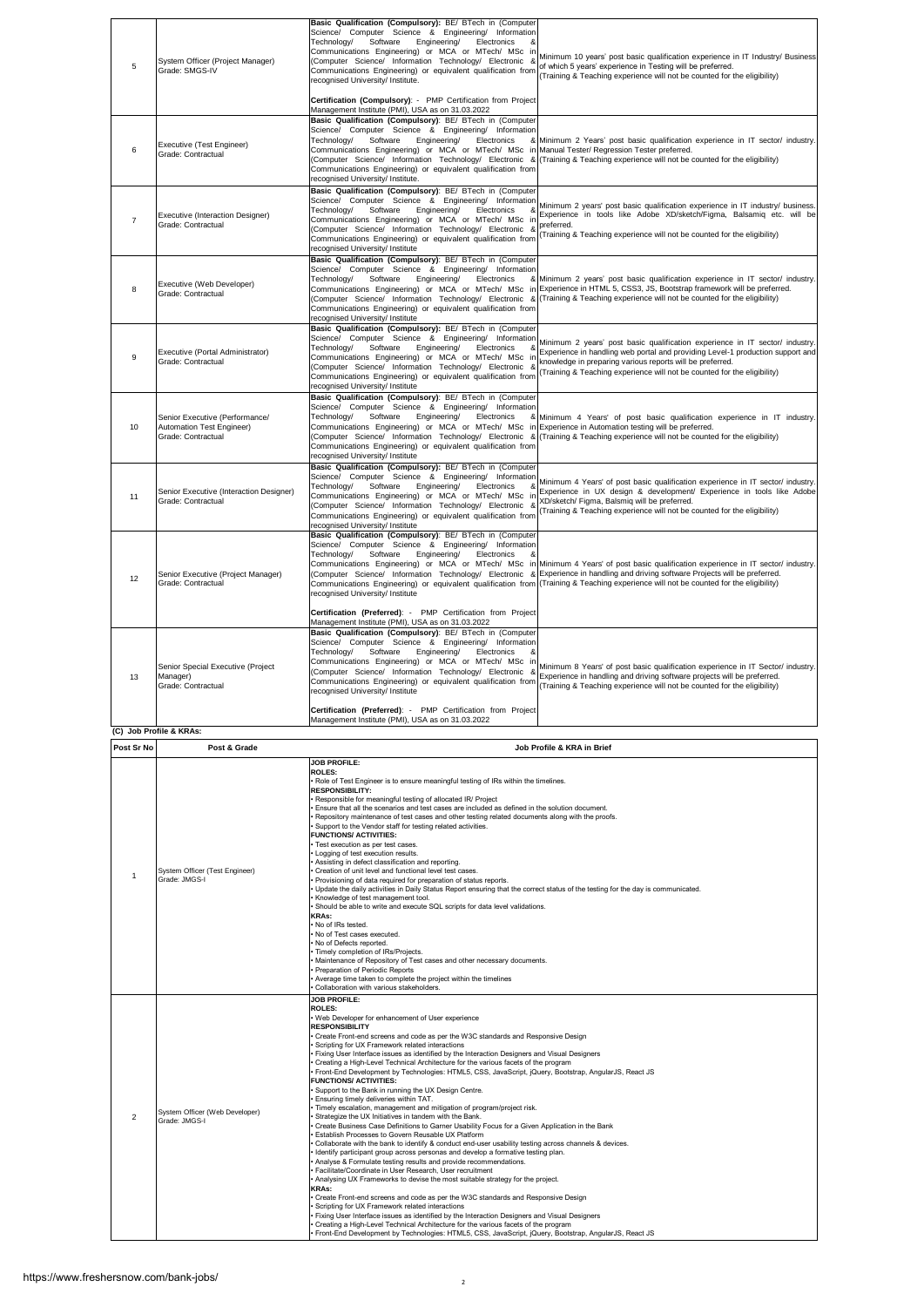|                |                                                                  | <b>JOB PROFILE:</b>                                                                                                                                                                                                                                                                                 |
|----------------|------------------------------------------------------------------|-----------------------------------------------------------------------------------------------------------------------------------------------------------------------------------------------------------------------------------------------------------------------------------------------------|
|                |                                                                  | ROLES:<br>Role of Performance / Senior Automation Test Engineer is to ensure completion of Automation and Performance testing related assignments.                                                                                                                                                  |
|                |                                                                  | <b>RESPONSIBILITY:</b><br>Conduct performance testing of the Applications to ensure all performance system parameters are as per the Industry standards.                                                                                                                                            |
|                |                                                                  | Analyze test results and publish the findings of performance test and recommendations.<br>Maintenance of tools used in the Department.                                                                                                                                                              |
|                |                                                                  | Co-ordination with Application Owner Departments for perquisites needed for Performance Testing.<br>Responsible for regression run during Bulk Promotions within the timelines.                                                                                                                     |
|                |                                                                  | Writing the automation/ performance scripts.<br><b>FUNCTIONS/ ACTIVITIES:</b>                                                                                                                                                                                                                       |
|                |                                                                  | a. Related to Performance Testing<br>Knowledge of writing/executing scripts using LoadRunner, JMeter and other performance testing as well as monitoring /profiling tools.                                                                                                                          |
|                |                                                                  | Develop function library for the performance testing suite.<br>Debugging of the performance test scripts in the test environment.                                                                                                                                                                   |
|                |                                                                  | Execution of load test, soak test, stress test and WAN test to evaluate performance parameter of the application.<br>Analyze test execution results and performance engineering.                                                                                                                    |
|                |                                                                  | Publish the findings of performance test and recommendations.<br>Should be able to write and execute SQL scripts for data level validations.                                                                                                                                                        |
| 3              | System Officer (Performance/ Senior<br>Automation Test Engineer) | Update the daily activities in Daily Status Report.                                                                                                                                                                                                                                                 |
|                | Grade: MMGS-II                                                   | Ensuring that the correct status of the testing for the day is communicated.<br>b. Related to Senior Automation Testing                                                                                                                                                                             |
|                |                                                                  | Knowledge of writing automation scripts and executing using RPA and other test automation tools. For e.g., UiPath, Silk test, selenium, Appium etc.<br>Develop and evolve the automation framework (Data Driven, Keyword driven and Hybrid)<br>Should be an expert in VB, JavaScript, Java and .Net |
|                |                                                                  | Should be able to write and execute SQL scripts                                                                                                                                                                                                                                                     |
|                |                                                                  | Maintenance of already developed automation scripts<br>Evaluate various open-source automation tools<br>Evaluate plugins with other tools which would enhance productivity.                                                                                                                         |
|                |                                                                  | Integration with other test tools. Update the daily activities in Daily Status Report.<br>Knowledge of API testing using automated tool. For e.g., postman.                                                                                                                                         |
|                |                                                                  | <b>KRAs:</b><br>Number of Performance Testing assignments completed.                                                                                                                                                                                                                                |
|                |                                                                  | Creation of Automated Scripts.<br>Updation of Automated Scripts.                                                                                                                                                                                                                                    |
|                |                                                                  | Support to Vendor Staff for smooth completion of Assignments.                                                                                                                                                                                                                                       |
|                |                                                                  | Execution of Automation Scripts for Regression<br>Execution of Performance Testing scripts.                                                                                                                                                                                                         |
|                |                                                                  | Average time taken to complete the project within the timeline.<br>Collaboration with various stakeholders                                                                                                                                                                                          |
|                |                                                                  | <b>JOB PROFILE:</b><br><b>ROLES:</b>                                                                                                                                                                                                                                                                |
|                |                                                                  | Building and Leading high-performing, agile team focused on planning, development strategies/initiatives and product lifecycle/service orientation post<br>minimum qualification.                                                                                                                   |
|                |                                                                  | Establish Governance to drive Projects across the Bank.<br>Perform risk management to minimize project risks                                                                                                                                                                                        |
|                |                                                                  | Coordinate internal resources and third parties/vendors for the flawless execution of projects.<br>Regular Follow up with Teams and Coordinating among them for smooth delivery of the Project and Conducting Review Meetings for the Projects to                                                   |
|                |                                                                  | understand the position of various teams and reporting to Top Management<br><b>RESPONSIBILITY:</b>                                                                                                                                                                                                  |
|                |                                                                  | Build and lead high-performing, agile team focused Project delivery.<br>Establish Governance to drive Projects across the Bank.                                                                                                                                                                     |
|                |                                                                  | Ensure the Risks are managed as per the proven practices.<br>Oversees portfolio / program / project management responsibilities.                                                                                                                                                                    |
|                | System Officer (Project Manager)<br>Grade: MMGS-III              | Assist in the definition of project scope and objectives, involving all relevant stakeholders and ensuring technical feasibility<br>Develop a detailed project plan to monitor and track progress                                                                                                   |
|                |                                                                  | Measure project performance using appropriate tools and techniques<br>Successfully manage the relationship with the client and all stakeholders.                                                                                                                                                    |
|                |                                                                  | Coordinate internal resources and third parties/vendors for the flawless execution of projects.<br>Communicate with vendors, suppliers and executive management to ensure availability of infrastructure, technologies and support.                                                                 |
| $\overline{4}$ |                                                                  | Perform periodic training on project management and project management related concepts on a periodic basis<br>Conduct benefits assessments of projects on an on-going basis and reports to appropriate stakeholders                                                                                |
|                |                                                                  | Perform on-going analysis of projects and reports to relevant stakeholders<br>Perform risk management to minimize project risks                                                                                                                                                                     |
|                |                                                                  | Report and escalate to management as needed<br>Manage changes to the project scope, project schedule, and project costs using appropriate verification techniques                                                                                                                                   |
|                |                                                                  | Should have strong written, verbal and presentation skills<br>PMP certifications highly valued. A strong background in agile software development methodology is preferred.                                                                                                                         |
|                |                                                                  | <b>FUNCTIONS/ ACTIVITIES:</b><br>Review the performance and deliverables of the team and ensure the performance meets stakeholders' expectations. Ensure knowledge upgradation of the                                                                                                               |
|                |                                                                  | stakeholders.<br>Deliver products/services in alignment with business needs and objectives. Responsible for multiple teams or departments within the Enterprise.                                                                                                                                    |
|                |                                                                  | Contribute to IT planning, development of strategies/initiatives and product lifecycle/service orientation; determines current and future needs of IT eco-system.<br>Ensure that all projects are delivered on-time, within scope and within budget                                                 |
|                |                                                                  | KRAs:<br>Establish Governance to drive Projects across the Bank.                                                                                                                                                                                                                                    |
|                |                                                                  | Ensure the Risks are managed as per the proven practices<br>Develop a detailed project plan to monitor and track progress                                                                                                                                                                           |
|                |                                                                  | Perform periodic training on project management and project management related concepts on a periodic basis<br>Report and escalate to management as needed                                                                                                                                          |
|                |                                                                  | Manage changes to the project scope, project schedule, and project costs using appropriate verification techniques<br>Involving in Projects which involve multiple stakeholders as a Program Coordinator and conduct garage meetings.                                                               |
|                |                                                                  |                                                                                                                                                                                                                                                                                                     |
|                |                                                                  | <b>JOB PROFILE:</b><br><b>ROLES:</b><br>. The role of Project Manager is to effectively manage the smooth completion of IRs/ Projects promoted to UAT within the timelines.                                                                                                                         |
|                |                                                                  | <b>RESPONSIBILITY:</b><br>Responsible for overall delivery of IRs/Projects within the timelines and review of IRs/Projects to ensure error- free exit of IRs from the Department.                                                                                                                   |
|                |                                                                  | Overseeing Performance/ Regression Testing and other Testing related activities performed in the Department.<br>Responsible for ensuring coverage of Test Scenarios as per the Solution Document for IR/ Project under test                                                                         |
|                |                                                                  | Ensure the average TAT is maintained for IRs/ Projects promoted to UAT                                                                                                                                                                                                                              |
|                |                                                                  | SPOC for all issues encountered and resolution of the same during UAT<br>Ensuring the productivity of testers by reviewing the number of test cases executed by them and ensure their optimum utilization.<br>Providing support to testers as and when required.                                    |
|                |                                                                  | <b>FUNCTIONS/ ACTIVITIES:</b><br>Responsible for the overall delivery of the project.                                                                                                                                                                                                               |
|                | System Officer (Project Manager)                                 | Should be a single point of contact for the Bank and act as a primary interface to the Bank for all matters that can affect the baseline & schedule.                                                                                                                                                |
| 5              | Grade: SMGS-IV                                                   | Implementation of the Testing process as defined & prevalent in the Industry.<br>Maintain all project related communications through SPOCs.                                                                                                                                                         |
|                |                                                                  | Conduct regularly scheduled project status meetings.<br>Review and administer the Project Change Control Procedure with the stakeholders.                                                                                                                                                           |
|                |                                                                  | Identify and resolve problems and issues together with stakeholders.<br>Responsible for preparation and delivery of all periodic reports/ documents relating to the projects being delivered.                                                                                                       |
|                |                                                                  | <b>KRAs:</b><br>Turnaround time for completion of projects.                                                                                                                                                                                                                                         |
|                |                                                                  | Implementation of best Project management practices.<br>Quality of collaboration with relevant stakeholders                                                                                                                                                                                         |
|                |                                                                  | Coordinating with Vendor Partners & other Industry players<br>To prioritize conflicting needs; handle matters expeditiously, proactively, and follow-through on projects to successful completion, often with deadline pressures.                                                                   |
|                |                                                                  | Number of IRs/ Projects reviewed.<br>Collaboration with various stakeholders.                                                                                                                                                                                                                       |
|                |                                                                  | <b>JOB PROFILE:</b>                                                                                                                                                                                                                                                                                 |
|                |                                                                  | <b>ROLES:</b><br>. Role of Test Engineer is to ensure meaningful testing of IRs within the timelines.                                                                                                                                                                                               |
|                |                                                                  | <b>RESPONSIBILITY:</b><br>Responsible for meaningful testing of allocated IR/ Project                                                                                                                                                                                                               |
|                |                                                                  | Ensure that all the scenarios and test cases are included as defined in the solution document.<br>Repository maintenance of test cases and other testing related documents along with the proofs.                                                                                                   |
|                |                                                                  | Support to the Vendor staff for testing related activities.<br><b>FUNCTIONS/ ACTIVITIES:</b>                                                                                                                                                                                                        |
|                |                                                                  | Test execution as per test cases.<br>Logging of test execution results.                                                                                                                                                                                                                             |
|                | Executive (Test Engineer)                                        | Assisting in defect classification and reporting.<br>Creation of unit level and functional level test cases.                                                                                                                                                                                        |
| 6              | Grade: Contractual                                               | Provisioning of data required for preparation of status reports.<br>Update the daily activities in Daily Status Report ensuring that the correct status of the testing for the day is communicated.                                                                                                 |
|                |                                                                  | Knowledge of test management tool.                                                                                                                                                                                                                                                                  |
|                |                                                                  | Should be able to write and execute SQL scripts for data level validations.<br>KRAs:                                                                                                                                                                                                                |
|                |                                                                  | No of IRs tested.<br>No of Test cases executed.                                                                                                                                                                                                                                                     |
|                |                                                                  | No of Defects reported.<br>Timely completion of IRs/Projects.                                                                                                                                                                                                                                       |
|                |                                                                  | Maintenance of Repository of Test cases and other necessary documents.<br>Preparation of Periodic Reports                                                                                                                                                                                           |
|                | arsnow.com/bank-jobs/                                            | Average time taken to complete the project within the timelines<br>Collaboration with various stakeholders.                                                                                                                                                                                         |

3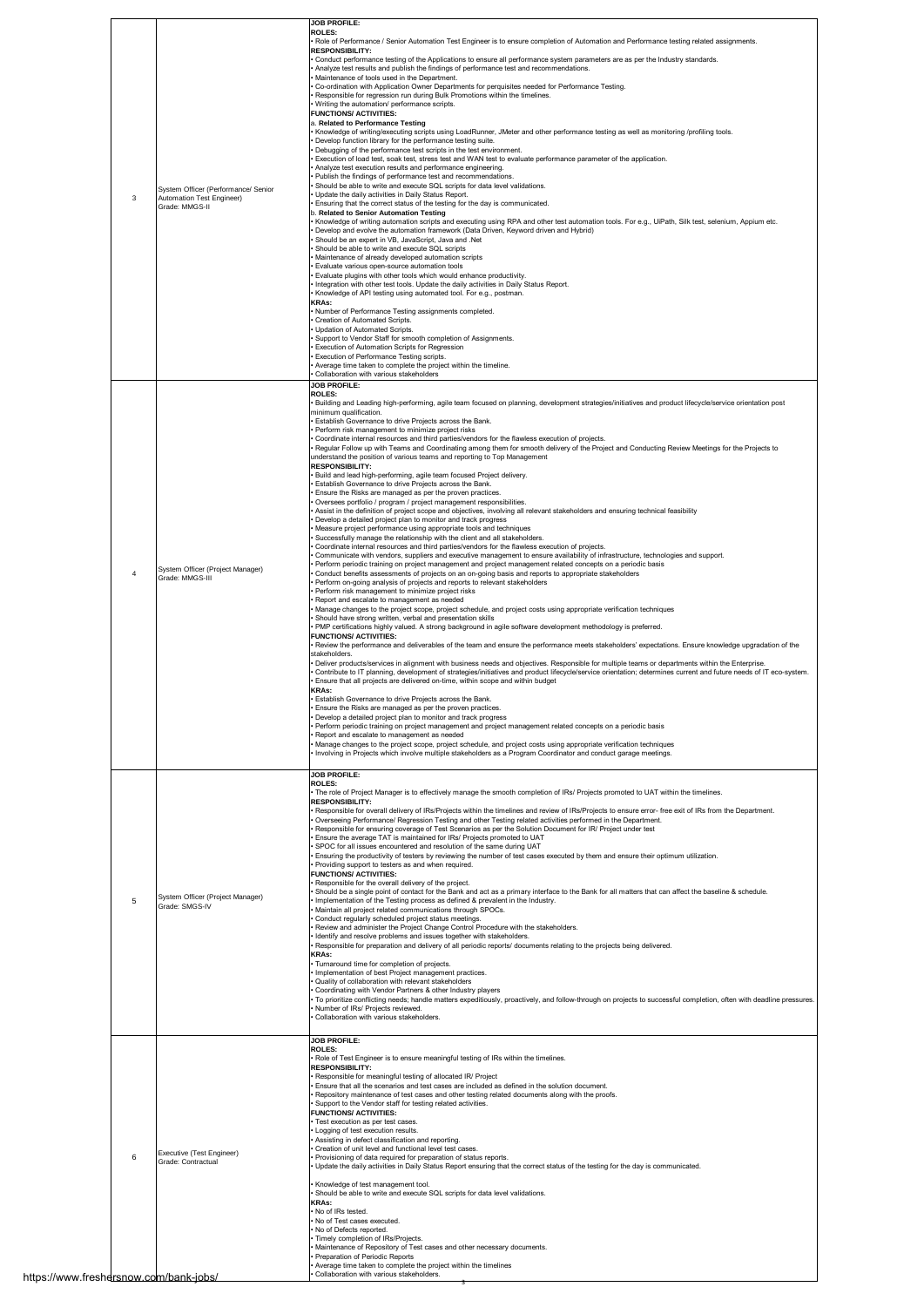| $\overline{7}$ | Executive (Interaction Designer)<br>Grade: Contractual                            | JOB PROFILE:<br>ROLES:<br>Junior Interaction Designer for enhancement of User experience<br><b>RESPONSIBILITY</b><br>Assistance in User Research, User Recruitment<br>Analysis of Primary and secondary Research data<br>Heuristic analysis/ Competitive Benchmarking<br>Creation of wireframes/Prototypes using Adobe XD/sketch/Figma, Balsamiq<br>UI creation Adobe XD/sketch/Figma<br>Assistance in creation of Navigation structure<br>Assist in Performing Post Design (Summative) End User Usability Testing<br><b>FUNCTIONS/ ACTIVITIES:</b><br>Support to the Bank in running the UX Design Centre.<br>Ensuring timely deliveries within TAT.<br>Timely escalation, management and mitigation of program/project risk.<br><b>KRAs:</b><br>Assistance in User Research, User Recruitment<br>Analysis of Primary and secondary Research data<br>Heuristic analysis/ Competitive Benchmarking<br>Creation of wireframes/Prototypes using Adobe XD/sketch/Figma, Balsamiq<br>UI creation Adobe XD/sketch/Figma<br>Assistance in creation of Navigation structure<br>Assist in Performing Post Design (Summative) End User Usability Testing                                                                                                                                                                                                                                                                                                                                                                                                                                                                                                                                                                                                                                                                                                                                                                                                                                                                                                                                                                                                                                                                                                                                                                                                                                                                                                                                                                                                                                                                                                                                                           |
|----------------|-----------------------------------------------------------------------------------|-----------------------------------------------------------------------------------------------------------------------------------------------------------------------------------------------------------------------------------------------------------------------------------------------------------------------------------------------------------------------------------------------------------------------------------------------------------------------------------------------------------------------------------------------------------------------------------------------------------------------------------------------------------------------------------------------------------------------------------------------------------------------------------------------------------------------------------------------------------------------------------------------------------------------------------------------------------------------------------------------------------------------------------------------------------------------------------------------------------------------------------------------------------------------------------------------------------------------------------------------------------------------------------------------------------------------------------------------------------------------------------------------------------------------------------------------------------------------------------------------------------------------------------------------------------------------------------------------------------------------------------------------------------------------------------------------------------------------------------------------------------------------------------------------------------------------------------------------------------------------------------------------------------------------------------------------------------------------------------------------------------------------------------------------------------------------------------------------------------------------------------------------------------------------------------------------------------------------------------------------------------------------------------------------------------------------------------------------------------------------------------------------------------------------------------------------------------------------------------------------------------------------------------------------------------------------------------------------------------------------------------------------------------------------------------------------------------|
| 8              | Executive (Web Developer)<br>Grade: Contractual                                   | <b>JOB PROFILE:</b><br>ROLES:<br>Web Developer for enhancement of User experience<br><b>RESPONSIBILITY</b><br>Create Front-end screens and code as per the W3C standards and Responsive Design<br>Scripting for UX Framework related interactions<br>Fixing User Interface issues as identified by the Interaction Designers and Visual Designers<br>Creating a High-Level Technical Architecture for the various facets of the program<br>Front-End Development by Technologies: HTML5, CSS, JavaScript, jQuery, Bootstrap, AngularJS, React JS<br><b>FUNCTIONS/ ACTIVITIES:</b><br>Support to the Bank in running the UX Design Centre.<br>Ensuring timely deliveries within TAT.<br>Timely escalation, management and mitigation of program/project risk.<br>Strategize the UX Initiatives in tandem with the Bank.<br>Create Business Case Definitions to Garner Usability Focus for a Given Application in the Bank<br>Establish Processes to Govern Reusable UX Platform<br>Collaborate with the bank to identify & conduct end-user usability testing across channels & devices.<br>Identify participant group across personas and develop a formative testing plan.<br>Analyse & Formulate testing results and provide recommendations.<br>Facilitate/Coordinate in User Research, User recruitment<br>Analysing UX Frameworks to devise the most suitable strategy for the project.<br><b>KRAs:</b><br>Create Front-end screens and code as per the W3C standards and Responsive Design<br>Scripting for UX Framework related interactions<br>Fixing User Interface issues as identified by the Interaction Designers and Visual Designers<br>Creating a High-Level Technical Architecture for the various facets of the program<br>Front-End Development by Technologies: HTML5, CSS, JavaScript, jQuery, Bootstrap, AngularJS, React JS                                                                                                                                                                                                                                                                                                                                                                                                                                                                                                                                                                                                                                                                                                                                                                                                                                                        |
| 9              | Executive (Portal Administrator)<br>Grade: Contractual                            | <b>JOB PROFILE:</b><br><b>ROLES:</b><br>Contribute to stable and secure environment, incident management, product health/patching, and the asset management lifecycle.<br>Enhancements to in-house portal for new changes.<br>A strong background in software development methodology is preferred.<br><b>RESPONSIBILITY:</b><br>Analysis on Projects data at regular intervals to identify the gaps and escalating to the Top Management for timely intervention<br>Analyzing User feedback and coordinating with development team for necessary changes in the portal<br>Regression Testing after each rollout of changes for identifying the issues as early as possible<br>Identifying and allocating Business Requirements to respective IT Stakeholders, conducting meeting with all relevant stakeholders to identify Nodal IT, etc.<br>Contribute to stable and secure environment, incident management, product health/patching, and the asset management lifecycle.<br><b>FUNCTIONS/ ACTIVITIES:</b><br>Extracting Data for various review meetings/reporting to Senior Management<br>Extracting and preparing data for monthly/quarterly compliance<br>Attending various User Queries through mail/call and Resolving User issues by coordinating with Technical Team<br><b>KRAs:</b><br>Attending various User Queries through mail/call<br>Resolving User issues by coordinating with Technical Team<br>Extracting Data for various review meetings/reporting to Senior Management<br>Extracting and preparing data for monthly/quarterly compliance<br>Analyzing User feedback and coordinating with development team for necessary changes in the portal<br>Regression Testing after each rollout of changes for identifying the issues as early as possible<br>Identifying and allocating Business Requirements to respective IT Stakeholders, conducting meeting with all relevant stakeholders to identify Nodal IT, etc.<br>Follow up with stakeholders for reporting the status to Top Management or for updating the Project status in EPM or for pushing for timely closure of the<br>Projects.<br>Replicating User issues in Test Environment to identify the issue and resolving or guiding User accordingly                                                                                                                                                                                                                                                                                                                                                                                                                                                                      |
| 10             | Senior Executive (Performance/ Automation<br>Test Engineer)<br>Grade: Contractual | JOB PROFILE:<br>ROLES:<br>Role of Performance / Automation Test Engineer is to ensure completion of Automation and Performance testing related assignments.<br><b>RESPONSIBILITY:</b><br>Conduct performance testing of the Applications to ensure all performance system parameters are as per the Industry standards.<br>Analyze test results and publish the findings of performance test and recommendations.<br>Maintenance of tools used in the Department.<br>Co-ordination with Application Owner Departments for perquisites needed for Performance Testing.<br>Responsible for regression run during Bulk Promotions within the timelines.<br>Writing the automation/ performance scripts.<br><b>FUNCTIONS/ ACTIVITIES:</b><br>a. Related to Performance Testing<br>Knowledge of writing/executing scripts using LoadRunner, JMeter and other performance testing as well as monitoring /profiling tools.<br>Develop function library for the performance testing suite.<br>Debugging of the performance test scripts in the test environment.<br>Execution of load test, soak test, stress test and WAN test to evaluate performance parameter of the application.<br>Analyze test execution results and performance engineering.<br>Publish the findings of performance test and recommendations.<br>Should be able to write and execute SQL scripts for data level validations.<br>Update the daily activities in Daily Status Report.<br>Ensuring that the correct status of the testing for the day is communicated.<br>b. Related to Automation Testing<br>Knowledge of writing automation scripts and executing using RPA and other test automation tools. For e.g., UiPath, Silk test, selenium, Appium etc.<br>Develop and evolve the automation framework (Data Driven, Keyword driven and Hybrid)<br>Should be an expert in VB, JavaScript, Java and .Net<br>Should be able to write and execute SQL scripts<br>Maintenance of already developed automation scripts<br>Evaluate various open-source automation tools<br>Evaluate plugins with other tools which would enhance productivity.<br>Integration with other test tools. Update the daily activities in Daily Status Report.<br>Knowledge of API testing using automated tool. For e.g., postman.<br><b>KRAs:</b><br>Number of Performance Testing assignments completed.<br>Creation of Automated Scripts.<br>Updation of Automated Scripts.<br>Support to Vendor Staff for smooth completion of Assignments.<br>Execution of Automation Scripts for Regression<br>Execution of Performance Testing scripts.<br>Average time taken to complete the project within the timeline.<br>Collaboration with various stakeholders |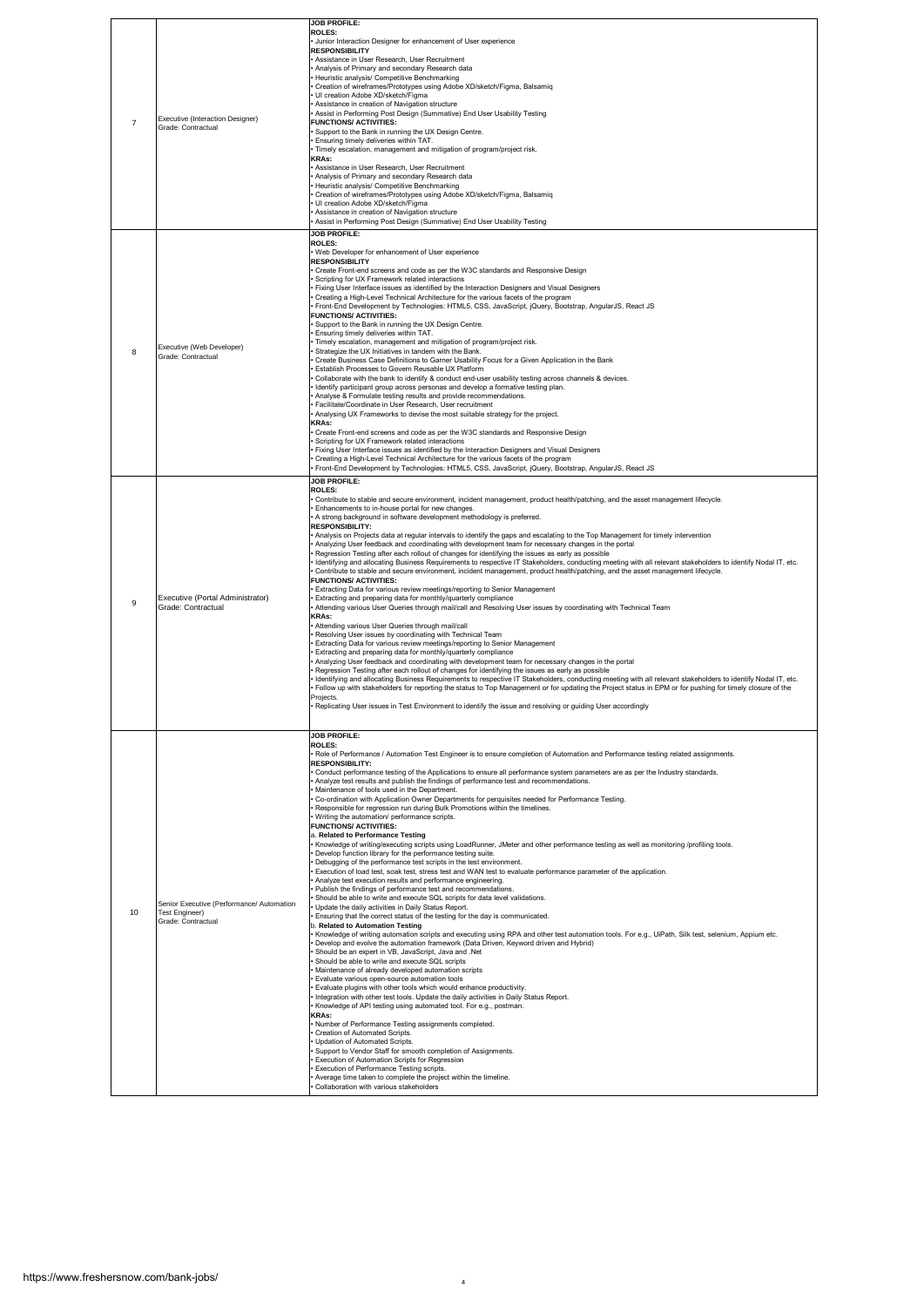|    |                                                                  | <b>JOB PROFILE:</b>                                                                                                                                                                                                                                                                                                                                                                                                                                                                                                                                                                                                                                                                                                                                                                                                                                                                                                                                                                                                                                                                                                                                                                                                                                                                                                                                                                                                                                                                                                                                                                                                                                                                                                                                                                                                                                                                                                                                                                                                                                                                                                                                                                                                                                                                                                                                                                                                                                                                                                                                                                                                                                                                                                                                                                                                                                                                                                                                                                                                                                                                                                                                                                                                                                                                                                                                                                                                                                                                                                                     |
|----|------------------------------------------------------------------|-----------------------------------------------------------------------------------------------------------------------------------------------------------------------------------------------------------------------------------------------------------------------------------------------------------------------------------------------------------------------------------------------------------------------------------------------------------------------------------------------------------------------------------------------------------------------------------------------------------------------------------------------------------------------------------------------------------------------------------------------------------------------------------------------------------------------------------------------------------------------------------------------------------------------------------------------------------------------------------------------------------------------------------------------------------------------------------------------------------------------------------------------------------------------------------------------------------------------------------------------------------------------------------------------------------------------------------------------------------------------------------------------------------------------------------------------------------------------------------------------------------------------------------------------------------------------------------------------------------------------------------------------------------------------------------------------------------------------------------------------------------------------------------------------------------------------------------------------------------------------------------------------------------------------------------------------------------------------------------------------------------------------------------------------------------------------------------------------------------------------------------------------------------------------------------------------------------------------------------------------------------------------------------------------------------------------------------------------------------------------------------------------------------------------------------------------------------------------------------------------------------------------------------------------------------------------------------------------------------------------------------------------------------------------------------------------------------------------------------------------------------------------------------------------------------------------------------------------------------------------------------------------------------------------------------------------------------------------------------------------------------------------------------------------------------------------------------------------------------------------------------------------------------------------------------------------------------------------------------------------------------------------------------------------------------------------------------------------------------------------------------------------------------------------------------------------------------------------------------------------------------------------------------------|
| 11 | Senior Executive (Interaction Designer)<br>Grade: Contractual    | <b>ROLES:</b><br>Senior Interaction Designer for enhancement of User experience<br><b>RESPONSIBILITY</b><br>Conducting User Research, User Recruitment<br>Analysis of Primary and secondary Research data<br>Heuristic analysis/Competitive Benchmarking<br>Creation of wireframes/Prototypes/UI<br>Creation of Navigation structure<br>Perform Post Design (Summative) End User Usability Testing<br>Study latest designing trends<br>Achievement of Bank's UX Initiatives in tandem with Bank's vision, Mission<br>Overall Planning and management of the Project and status updates from front-end<br>Govern the UX Timescale and Sprint Cycles<br>Project Management<br><b>FUNCTIONS/ ACTIVITIES:</b><br>Support to the Bank in running the UX Design Centre.<br>Understand the requirements at an overall Program Level.<br>Co-ordination with stakeholders internal to the bank and with vendor<br>Create Business Case Definitions to Garner Usability Focus for a Given Application in the Bank<br>Ensuring timely deliveries of critical releases on time & on budget.<br>Timely escalation, management and mitigation of program/project risk.<br><b>KRAs:</b><br>Conducting User Research, User Recruitment.<br>. Analysis of Primary and secondary Research data<br>· Heuristic analysis/Competitive Benchmarking<br>· Creation of wireframes/Prototypes/UI<br>Creation of Navigation structure<br>Perform Post Design (Summative) End User Usability Testing<br>Study latest designing trends<br>Achievement of Bank's UX Initiatives in tandem with Bank's vision, Mission<br>Overall Planning and management of the Project and status updates from front-end<br>Govern the UX Timescale and Sprint Cycles<br>Project Management.                                                                                                                                                                                                                                                                                                                                                                                                                                                                                                                                                                                                                                                                                                                                                                                                                                                                                                                                                                                                                                                                                                                                                                                                                                                                                                                                                                                                                                                                                                                                                                                                                                                                                                                                                                                        |
| 12 | Senior Executive (Project Manager)<br>Grade: Contractual         | <b>JOB PROFILE:</b><br>ROLES:<br>Assist in the definition of project scope and objectives, involving all relevant stakeholders and ensuring technical feasibility<br>Contribute to IT planning, development of strategies/initiatives and process lifecycle; determines current and future needs of IT eco-system.<br>Oversees project management office responsibilities.<br><b>RESPONSIBILITY:</b><br>Successfully manage the relationship with all stakeholders. Coordinate internal resources and third parties/vendors for the flawless execution of projects.<br>Communicate with vendors, suppliers and executive management to ensure availability of infrastructure, technologies and support.<br>· Perform periodic training on project management and project management related concepts on a periodic basis<br>Conduct benefits assessments of projects on an on-going basis and reports to appropriate stakeholders<br>Ensure that all projects are delivered on-time, within scope and within budget<br>Perform on-going analysis of projects and reports to relevant stakeholders<br>Specific Skill Required: Experience in Building and Leading high-performing, agile team focused on planning, development strategies/initiatives and product<br>lifecycle/service orientation<br>PMP certifications highly valued. A strong background in agile software development methodology is preferred.<br>Experience in project lifecycles from business case development to final delivery<br>Create and maintain comprehensive project documentation.<br>Should have strong written, verbal and presentation skills<br><b>FUNCTIONS/ ACTIVITIES:</b><br>Collaborating with Projects which involve multiple stakeholders as a Project Coordinator<br>Regular Follow up with Teams and Coordinating among them for smooth delivery of the Project and Conducting Review Meetings for the Projects to<br>understand the position of various teams and reporting to Top Management<br>Analysis on Projects data at regular intervals to identify the gaps and escalating to the Top Management for timely intervention<br>Preparing URF/BRD for the requirements of the Application<br>KRAs:<br>· Involving in Projects which involve multiple stakeholders as a Project Coordinator and conduct garage meetings<br>Regular Follow up with Teams and Coordinating among them for smooth delivery of the Project<br>Analysis on Projects data at regular intervals to identify the gaps and escalating to the Top Management for timely intervention<br>Conducting Review Meetings for the Projects to understand the position of various teams and reporting to Top Management<br>Coordinating and Preparing Data or Presentations for Review Meeting chaired by Senior Management.                                                                                                                                                                                                                                                                                                                                                                                                                                                                                                                                                                                                                                                                                                                                           |
| 13 | Senior Special Executive (Project Manager)<br>Grade: Contractual | <b>JOB PROFILE:</b><br><b>ROLES:</b><br>Building and Leading high-performing, agile team focused on planning, development strategies/initiatives and product lifecycle/service orientation post<br>minimum qualification.<br>Establish Governance to drive Projects across the Bank.<br>· Perform risk management to minimize project risks<br>Coordinate internal resources and third parties/vendors for the flawless execution of projects.<br>Regular Follow up with Teams and Coordinating among them for smooth delivery of the Project and Conducting Review Meetings for the Projects to<br>understand the position of various teams and reporting to Top Management<br><b>RESPONSIBILITY:</b><br>· Build and lead high-performing, agile team focused Project delivery<br>Establish Governance to drive Projects across the Bank.<br>Ensure the Risks are managed as per the proven practices.<br>Oversees portfolio / program / project management responsibilities.<br>Assist in the definition of project scope and objectives, involving all relevant stakeholders and ensuring technical feasibility<br>Develop a detailed project plan to monitor and track progress<br>Measure project performance using appropriate tools and techniques<br>Successfully manage the relationship with the client and all stakeholders.<br>Coordinate internal resources and third parties/vendors for the flawless execution of projects.<br>Communicate with vendors, suppliers and executive management to ensure availability of infrastructure, technologies and support.<br>· Perform periodic training on project management and project management related concepts on a periodic basis<br>Conduct benefits assessments of projects on an on-going basis and reports to appropriate stakeholders<br>Perform on-going analysis of projects and reports to relevant stakeholders<br>Perform risk management to minimize project risks<br>Report and escalate to management as needed<br>Manage changes to the project scope, project schedule, and project costs using appropriate verification techniques<br>Should have strong written, verbal and presentation skills<br>PMP certifications highly valued. A strong background in agile software development methodology is preferred.<br><b>FUNCTIONS/ ACTIVITIES:</b><br>Review the performance and deliverables of the team and ensure the performance meets stakeholders' expectations. Ensure knowledge upgradation of the<br>stakeholders.<br>Deliver products/services in alignment with business needs and objectives. Responsible for multiple teams or departments within the Enterprise.<br>Contribute to IT planning, development of strategies/initiatives and product lifecycle/service orientation; determines current and future needs of IT eco-system.<br>· Ensure that all projects are delivered on-time, within scope and within budget<br><b>KRAs:</b><br>· Establish Governance to drive Projects across the Bank.<br>Ensure the Risks are managed as per the proven practices.<br>Develop a detailed project plan to monitor and track progress<br>Perform periodic training on project management and project management related concepts on a periodic basis<br>Report and escalate to management as needed<br>Manage changes to the project scope, project schedule, and project costs using appropriate verification techniques<br>Involving in Projects which involve multiple stakeholders as a Program Coordinator and conduct garage meetings. |

**Remarks: Job Profile/KRA mentioned above are illustrative. Role/Jobs/KRAs in addition to the above mentioned may be assigned by the Bank from time to time for the above posts.**

**(D) Remuneration/ CTC (Negotiable):**

| Post Sr No                                                                                                                                                                                                                                                                                                                                                                                                                 | Grade                                        | Scale of Pay/ CTC (Negotiable)               |  |  |
|----------------------------------------------------------------------------------------------------------------------------------------------------------------------------------------------------------------------------------------------------------------------------------------------------------------------------------------------------------------------------------------------------------------------------|----------------------------------------------|----------------------------------------------|--|--|
| 182                                                                                                                                                                                                                                                                                                                                                                                                                        | Junior Management Grade Scale I (JMGS I)     | 36000-1490/7-46430-1740/2-49910-1990/7-63840 |  |  |
| з                                                                                                                                                                                                                                                                                                                                                                                                                          | Middle Management Grade Scale II (MMGS II)   | 48170-1740/1-49910-1990/10-69810             |  |  |
|                                                                                                                                                                                                                                                                                                                                                                                                                            | Middle Management Grade Scale III (MMGS III) | 63840-1990/5-73790-2220/2-78230              |  |  |
|                                                                                                                                                                                                                                                                                                                                                                                                                            | Senior Management Grade Scale IV (SMGS IV)   | 76010-2220/4-84890-2500/2-89890              |  |  |
| 6 To 9                                                                                                                                                                                                                                                                                                                                                                                                                     | Contractual                                  | Rs 15.00 Lacs To Rs 20.00 Lacs               |  |  |
| $10$ To $12$                                                                                                                                                                                                                                                                                                                                                                                                               | Contractual                                  | Rs 19.00 Lacs To Rs 24.00 Lacs               |  |  |
| 13                                                                                                                                                                                                                                                                                                                                                                                                                         | Contractual                                  | Rs 23.00 Lacs To Rs 27.00 Lacs               |  |  |
| The scale of pay applicable to post Sr. No. 1 To 5 are furnished above. The official will be eligible for DA, HRA, CCA, PF, Contributory Pension Fund, LFC, Medical Facility etc. as per rules in force from<br>time to time.<br>CTC Range (Negotiable) applicable to post Sr. No. 6 To 13 is furnished above. CTC will depend upon experience and emoluments of candidate in the present employment and place of posting. |                                              |                                              |  |  |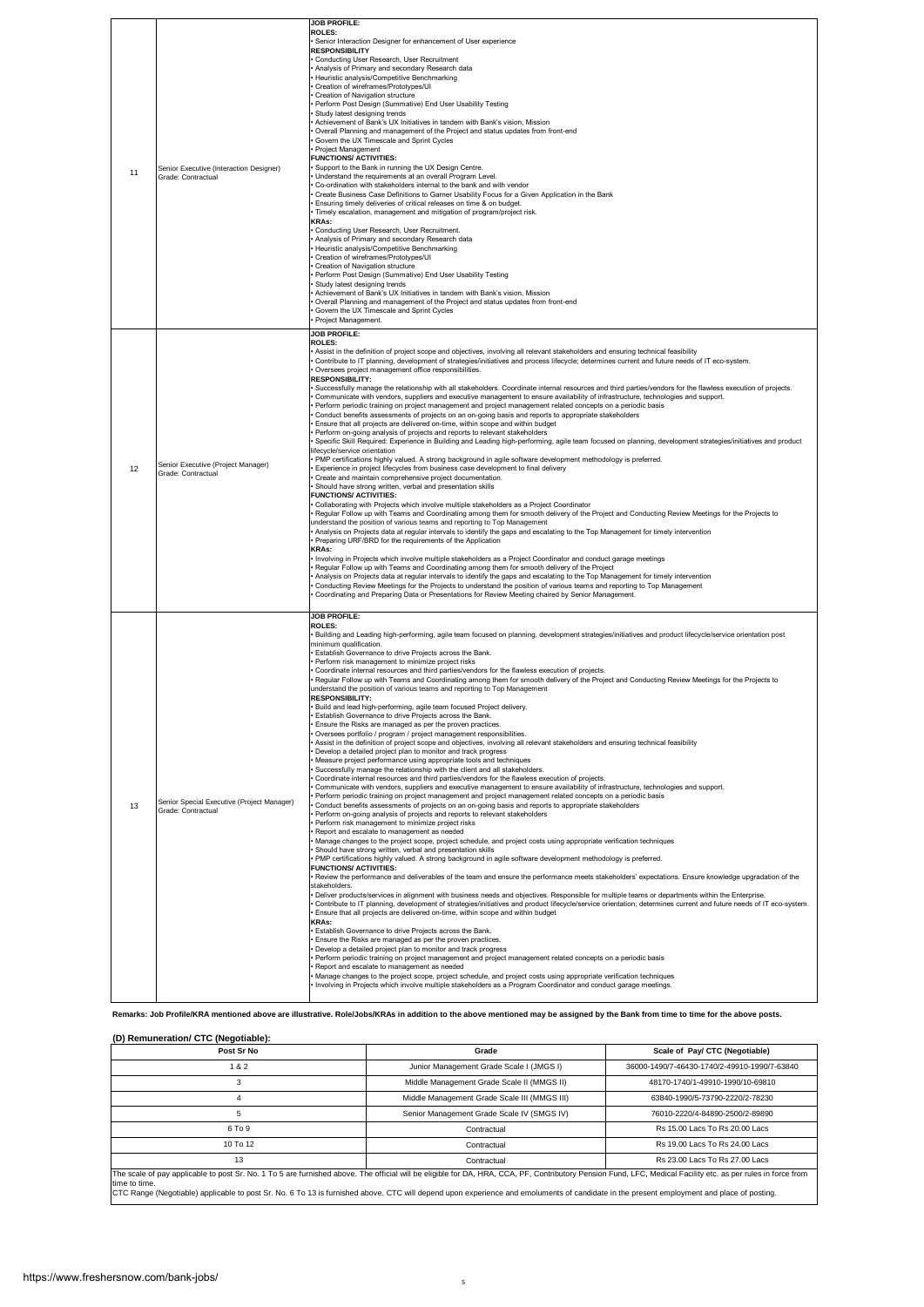**(E) How to Apply:**  Candidates should have valid email ID which should be kept active till the declaration of result. It will help him/her in getting call letter/ Interview advices etc. by email.

**GUIDELINES FOR FILLING ONLINE APPLICATION**:

i. Candidates will be required to register themselves online through the link available on SBI website **https://bank.sbi/web/careers** and pay the application fee using Internet Banking/ Debit Card/ Credit Card etc.

ii. Candidates should first scan their latest photograph and signature. Online application will not be registered unless candidate uploads his/her photo and signature as specified on the online registration

page (under 'How to Upload Documents").<br>iii. Candidates should fill the application carefully. Once application is filled-in completely, candidate should submit the same. In the event of candidate not being able to fill th **should note down the registration number and password.** They can re-open the saved application using registration number and password and edit the particulars, if needed. This facility of editing the<br>saved information wil

#### **GUIDELINES FOR PAYMENT OF FEES:**

i. Application fees (Non-refundable): Rs 750/- ( Seven Hundred Fifty only) for General/ OBC/EWS candidates and NIL for SC/ST/PWD candidates.<br>ii. Fee payment will have to be made online through payment gateway available the

**application will be allowed thereafter.**

-paractive that the made by using Debit Card/ Credit Card/ Internet Banking etc. by providing information as asked on the screen. Transaction charges for online payment, if any, will be borne by th<br>particlates

candidates.<br>v. On successful completion of the transaction, e-receipt and application form, bearing the date of submission by the candidate, will be generated which should be printed and retained by the candidate.<br>vi. If t

| (F) How to Upload Documents:<br>a. Details of Document to be uploaded:<br>i. Detailed Resume (PDF)<br>ii. ID Proof (PDF)<br>iii. Proof of Date of Birth (PDF)<br>iv. Educational Certificates: Relevant Mark-Sheets/ Degree Certificate (PDF)<br>v. Experience certificates (PDF)<br>vi. Caste certificate/OBC Certificate/EWS certificate, if applicable (PDF)<br>vii. PWD certificate, if applicable (PDF)<br>viii. Latest Salary Slip/ Form 16 (PDF)<br>b. Photograph file type/ size (jpg/jpeg):<br>. Photograph must be a recent passport style colour picture.<br>ii. Size of file should be between 20 kb-50 kb and Dimensions 200 x 230 pixels<br>iii. Make sure that the picture is in colour, taken against a light-coloured, preferably white, background.<br>iv. Look straight at the camera with a relaxed face<br>v. If the picture is taken on a sunny day, have the sun behind you, or place yourself in the shade, so that you are<br>not squinting and there are no harsh shadows<br>vi. If you have to use flash, ensure there's no "red-eye"<br>vii. If you wear glasses make sure that there are no reflections and your eyes can be clearly seen.<br>viii. Caps, hats and dark glasses are not acceptable. Religious headwear is allowed but it must not cover your<br>face.<br>ix. Ensure that the size of the scanned image is not more than 50kb. If the size of the file is more than 50 kb, then<br>adjust the settings of the scanner such as the DPI resolution, no. of colours etc., during the process of scanning.<br>c. Signature file type/ size (jpg/jpeg):<br>i. The applicant has to sign on white paper with Black Ink pen.<br>ii. The signature must be signed only by the applicant and not by any other person.<br>iii. The signature will be used to put on the Call Letter and wherever necessary.<br>iv. If the Applicant's signature on the answer script, at the time of the examination, does not match the signature<br>on the Call Letter, the applicant will be disqualified.<br>v. Size of file should be between 10kb - 20kb and Dimensions 140 x 60 pixels.<br>vi. Ensure that the size of the scanned image is not more than 20kb | d. Document file type/ size:<br>i. All Documents must be in PDF format.<br>ii. Page size of the document to be A4.<br>iii. Size of the file should not be exceeding 500 KB.<br>iv. In case of Document being scanned, please ensure it is saved as PDF and size not more than 500 KB as<br>PDF. If the size of the file is more than 500KB, then adjust the setting of the scanner such as the DPI<br>resolution, no. of colors etc., during the process of scanning. Please ensure that Documents uploaded are<br>clear and readable.<br>e. Guidelines for scanning of photograph/ signature/ documents:<br>i. Set the scanner resolution to a minimum of 200 dpi (dots per inch)<br>ii. Set Colour to True Colour<br>iii. Crop the image in the scanner to the edge of the photograph/ signature, then use the upload editor to crop<br>the image to the final size (as specified above).<br>iv. The photo/ signature file should be JPG or JPEG format (i.e. file name should appear as: image01.jpg or<br>image01.jpeg).<br>v. Image dimensions can be checked by listing the folder/ files or moving the mouse over the file image icon.<br>vi. Candidates using MS Windows/ MSOffice can easily obtain photo and signature in .jpeq format not<br>exceeding 50kb & 20kb respectively by using MS Paint or MSOffice Picture Manager. Scanned photograph<br>and signature in any format can be saved in .jpg format by using 'Save As' option in the File menu. The file<br>size can be reduced below 50 kb (photograph) & 20 kb (signature) by using crop and then resize option<br>(Please see point (i) & (ii) above for the pixel size) in the 'Image' menu. Similar options are available in other<br>photo editor also.<br>vii. While filling in the Online Application Form the candidate will be provided with a link to upload his/her<br>photograph and signature.<br>f. Procedure for Uploading Document:<br>i. There will be separate links for uploading each document.<br>ii. Click on the respective link "Upload"<br>iii. Browse & select the location where the PDF, DOC or DOCX file has been saved.<br>iv. Select the file by clicking on it and Click the 'Upload' button.<br>v. Click Preview to confirm the document is uploaded and accessible properly before submitting the<br>application. If the file size and format are not as prescribed, an error message will be displayed<br>vi. Once uploaded/ submitted, the Documents uploaded cannot be edited/ changed. |
|-----------------------------------------------------------------------------------------------------------------------------------------------------------------------------------------------------------------------------------------------------------------------------------------------------------------------------------------------------------------------------------------------------------------------------------------------------------------------------------------------------------------------------------------------------------------------------------------------------------------------------------------------------------------------------------------------------------------------------------------------------------------------------------------------------------------------------------------------------------------------------------------------------------------------------------------------------------------------------------------------------------------------------------------------------------------------------------------------------------------------------------------------------------------------------------------------------------------------------------------------------------------------------------------------------------------------------------------------------------------------------------------------------------------------------------------------------------------------------------------------------------------------------------------------------------------------------------------------------------------------------------------------------------------------------------------------------------------------------------------------------------------------------------------------------------------------------------------------------------------------------------------------------------------------------------------------------------------------------------------------------------------------------------------------------------------------------------------------------------------------------------------------------------------------------------------|---------------------------------------------------------------------------------------------------------------------------------------------------------------------------------------------------------------------------------------------------------------------------------------------------------------------------------------------------------------------------------------------------------------------------------------------------------------------------------------------------------------------------------------------------------------------------------------------------------------------------------------------------------------------------------------------------------------------------------------------------------------------------------------------------------------------------------------------------------------------------------------------------------------------------------------------------------------------------------------------------------------------------------------------------------------------------------------------------------------------------------------------------------------------------------------------------------------------------------------------------------------------------------------------------------------------------------------------------------------------------------------------------------------------------------------------------------------------------------------------------------------------------------------------------------------------------------------------------------------------------------------------------------------------------------------------------------------------------------------------------------------------------------------------------------------------------------------------------------------------------------------------------------------------------------------------------------------------------------------------------------------------------------------------------------------------------------------------------------------------------------------------------------------------------------------------------------------------------------------------------------------------------------------------------------------------------------------------------------------------------------------------------------------------------------------------------------------------------------------------------|
| vii. Signature in CAPITAL LETTERS shall NOT be accepted.                                                                                                                                                                                                                                                                                                                                                                                                                                                                                                                                                                                                                                                                                                                                                                                                                                                                                                                                                                                                                                                                                                                                                                                                                                                                                                                                                                                                                                                                                                                                                                                                                                                                                                                                                                                                                                                                                                                                                                                                                                                                                                                                | vii. After uploading the photograph/ signature in the online application form candidates should check that the<br>images are clear and have been uploaded correctly. In case the photograph or signature is not prominently                                                                                                                                                                                                                                                                                                                                                                                                                                                                                                                                                                                                                                                                                                                                                                                                                                                                                                                                                                                                                                                                                                                                                                                                                                                                                                                                                                                                                                                                                                                                                                                                                                                                                                                                                                                                                                                                                                                                                                                                                                                                                                                                                                                                                                                                       |
|                                                                                                                                                                                                                                                                                                                                                                                                                                                                                                                                                                                                                                                                                                                                                                                                                                                                                                                                                                                                                                                                                                                                                                                                                                                                                                                                                                                                                                                                                                                                                                                                                                                                                                                                                                                                                                                                                                                                                                                                                                                                                                                                                                                         | visible, the candidate may edit his/ her application and re-upload his/ her photograph or signature, prior to<br>submitting the form. If the face in the photograph or signature is unclear the candidate's application<br>may be rejected.                                                                                                                                                                                                                                                                                                                                                                                                                                                                                                                                                                                                                                                                                                                                                                                                                                                                                                                                                                                                                                                                                                                                                                                                                                                                                                                                                                                                                                                                                                                                                                                                                                                                                                                                                                                                                                                                                                                                                                                                                                                                                                                                                                                                                                                       |

**(G) Selection Process: Note: In case the face in the photograph** or signature or documents is/are unclear, the candidate application may be rejected. In case the photograph or signature or documents is/are not<br>prominently visible, the candidate **prominently visible, the candidate may edit his/her application and re-load his/ her photograph or signature or docun** 

#### **(i) Selection Process for Post Sr No. 1 to 3:**

**The selection of candidates for Post Sl No. 1 to 3 will be on the basis of Online Written Test and Interview.** 

Online written Test: The online written test will be conducted tentatively on 25.06.2022. The call letter of test will be uploaded on Bank's website and also advised to the candidates through SMS and e-mails. Candidates will be required to download the call letters. The test may be held at Guntur, Kurnool, Vijaywada, Vishakhapatnam, Guwahati, Silchar, Muzaffarpur, Patna, Chandigarh/ Mohali, Raipur<br>Bilaspur, Delhi/ New Mangalore, Kochi, Thiruvananthapuram, Bhopal, Indore, Aurangabad (Maharashtra), Mumbai/ Thane/Navi Mumbai, Nagpur, Pune, Imphal, Shilong, Aizawl, Kohima, Bhubaneshwar, Sambalpur,<br>Puducherry, Jalandhar, Ludhiana, Jalipur Jo

BE ENTERTAINED. THE BANK, HOWEVER, RESERVES THE RIGHT TO ADD OR DELETE ANY CENTRE AND ALLOT THE CANDIDATE TO ANY CENTRE OTHER THAN THE ONE HE/SHE HAS OPTED FOR.

### **Pattern of online written Examination: (For Post Sr. No 1 To 3)**

| Sr No. | Test                   |                        | <b>No. of Questions</b> | <b>Marks</b>         | Time   |
|--------|------------------------|------------------------|-------------------------|----------------------|--------|
|        |                        | Test Of Reasoning      | 50                      | 50 <sup>*</sup><br>v |        |
|        | General Aptitude*      | Quantitative Aptitude  | 35                      | 35                   | 90 Min |
|        |                        | English Language       | 35                      | 35'                  |        |
|        | Professional Knowledge | General IT Knowledge   | 25                      | 50                   | 70 Min |
|        | (PK)                   | Role based Knowledge** | 50                      | 100                  |        |

alifying in nature and marks thereon will not be reckoned for arriving at the Merit. \*\* Questions related to the post for which candidate has applied.

(a) Except Professional Knowledge (PK) paper, other papers will be of qualifying in nature. Candidates have to score minimum qualifying marks in these papers. The minimum qualifying marks will be as<br>decided or may be waive

English Language).<br>(b) To be eligible for being short-listed for interview, candidates have to score equal to or above the cut-off marks to be decided by the Bank for the Professional Knowledge test (PK test), besides scor

Online written test will be held on-line. If number of applications is less, Bank reserves the right to consider selection of the candidate(s) through shortlisting and interview as mentioned<br>below in Para (G) (ii), instead

Interview: Adequate number of candidates as decided by the Bank will be called for Interview based on performance in online written test. Interview will carry 25 marks. The qualifying marks in Interview will be as decided by the Bank.

**Merit List**: The final merit list will be arrived at after aggregating the marks of Professional Knowledge test (out of 150 marks) and interview (out of 25 marks). Weightage of score will be as under:

| Posts                                                                                                                                             | Weightage Pattern                        |
|---------------------------------------------------------------------------------------------------------------------------------------------------|------------------------------------------|
| (i) System Officer (Test Engineer);<br>(ii) System Officer (Web Developer);<br>(iii) System Officer (Performance/Senior Automation Test Engineer) | . Written Test: 70%<br>I. Interview: 30% |

The selection will be made from the Top merit ranked candidates in each category. In case more than one candidate score the cut-off marks (common marks at cut-off point), such candidate will be anked according to their age in descending order in the merit list.

### **(ii) Selection Process for Post Sr No. 4 and 5:**

**The selection of candidates for Post Sr. No. 4 and 5 will be based on Shortlisting & Interview.** 

Shortlisting: Mere fulfilling minimum qualification and experience will not vest any right in candidate for being called for interview. The Short listing Committee constituted by the Bank will decide the<br>short listing para shall be final. No correspondence will be entertained in this regard.

**Interview**: Interview will carry 100 marks. The qualifying marks in interview will be decided by Bank. No correspondence will be entertained in this regard.

**Merit List:** Merit list for selection will be prepared in descending order on the basis of scores obtained in interview only. In case more than one candidate score the cut-off marks (common marks at cut-off point), such candidates will be ranked according to their age in descending order, in the merit.